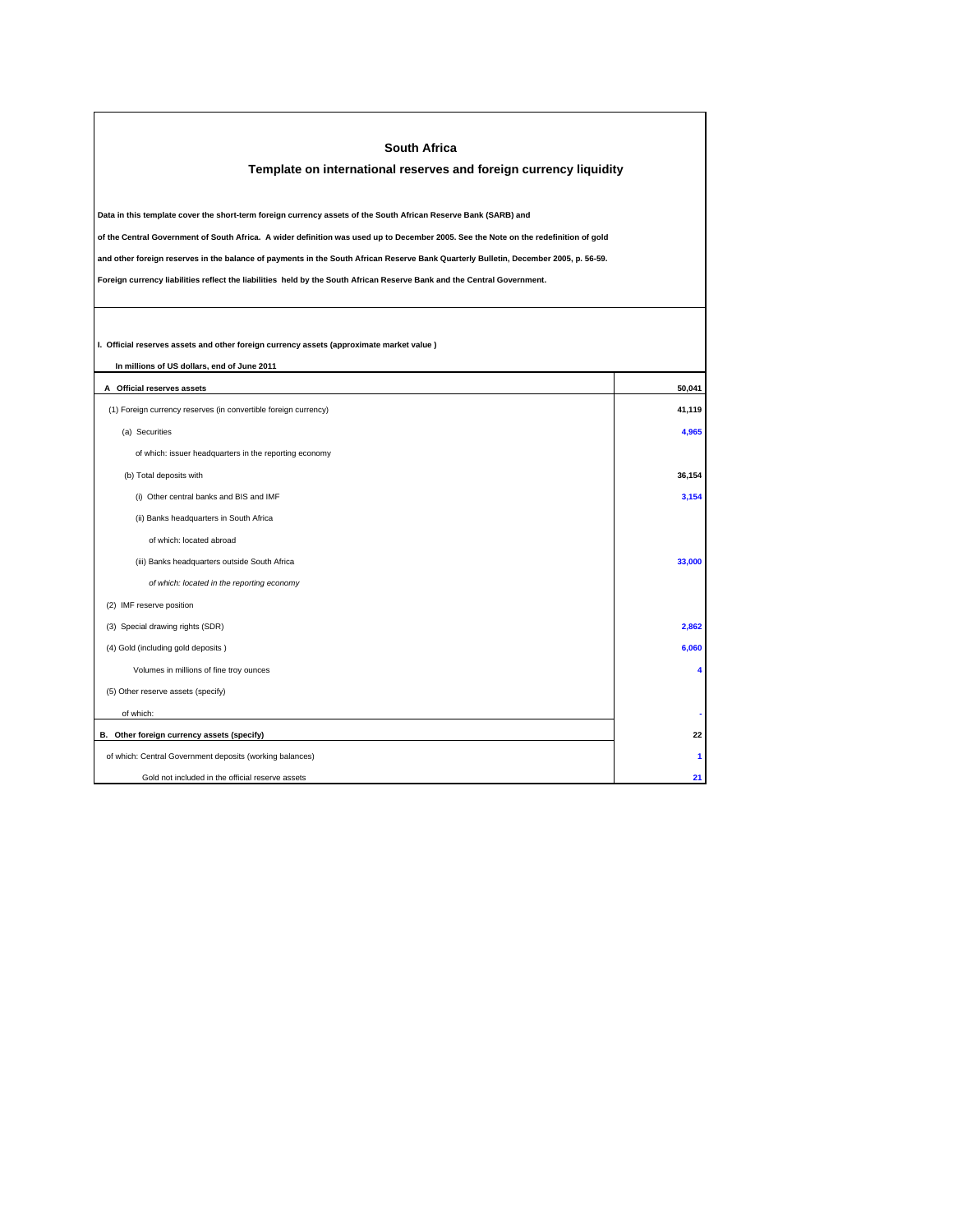| In millions of US dollars, end of June 2011                                                                                                                       |                                                |               |                                            |                                        |  |
|-------------------------------------------------------------------------------------------------------------------------------------------------------------------|------------------------------------------------|---------------|--------------------------------------------|----------------------------------------|--|
|                                                                                                                                                                   | Maturity Breakdown(residual maturity)<br>Total |               |                                            |                                        |  |
|                                                                                                                                                                   | Up to one<br>year                              | Up to 1 month | More than 1<br>month and up to<br>3 months | More than 3 months<br>and up to 1 year |  |
| 1. Foreign currency loans, securities and deposits                                                                                                                |                                                |               |                                            |                                        |  |
| of which: SARB                                                                                                                                                    |                                                |               |                                            |                                        |  |
| Outflows (-)<br>Principal                                                                                                                                         |                                                |               |                                            |                                        |  |
| $(-)$<br>Interest                                                                                                                                                 |                                                |               |                                            |                                        |  |
| Principal<br>Inflows $(+)$                                                                                                                                        |                                                |               |                                            |                                        |  |
| Interest<br>$(+)$                                                                                                                                                 |                                                |               |                                            |                                        |  |
| <b>Central Government</b>                                                                                                                                         |                                                |               |                                            |                                        |  |
| Outflows (-)<br>Principal                                                                                                                                         | $-1,477$                                       | $-61$         | -8                                         | $-1,409$                               |  |
| Interest<br>$(\cdot)$                                                                                                                                             | $-768$                                         | -9            | $-64$                                      | $-696$                                 |  |
| Inflows $(+)$<br>Principal                                                                                                                                        |                                                |               |                                            |                                        |  |
| Interest<br>$(+)$                                                                                                                                                 |                                                |               |                                            |                                        |  |
| 2. Aggregate short and long positions in forwards and futures in foreign currencies vis-à-vis the domestic currency (including the forward leg of currency swaps) |                                                |               |                                            |                                        |  |
| (a) Short positions (-) (Net per period)                                                                                                                          | -1                                             | $-1$          |                                            |                                        |  |
| (b) Long positions (+) (Net per period)                                                                                                                           | 5,446                                          | 749           | 552                                        | 4,145                                  |  |
| 3 Other (specify)                                                                                                                                                 | $\mathbf{1}$                                   | $\mathbf{1}$  | $\mathbf 0$                                |                                        |  |
| (a) Other accounts payable (-) (Net per period)                                                                                                                   |                                                |               |                                            |                                        |  |
| Other accounts receivable (+) (Net per period)                                                                                                                    | $\mathbf{1}$                                   | 1             | $\mathbf{0}$                               |                                        |  |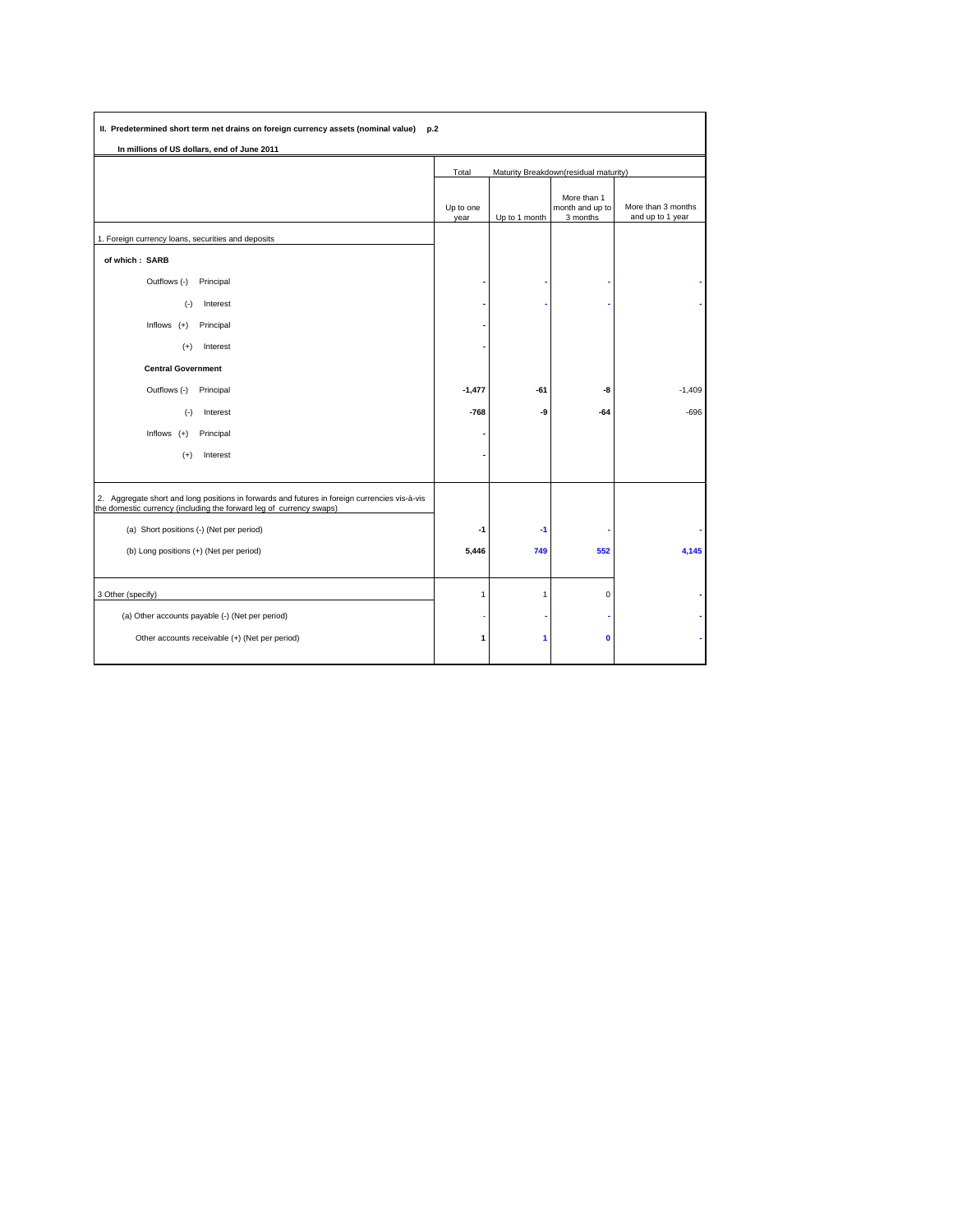| In millions of US dollars, end of June 2011                                                 |              |                                        |                                            |                                        |  |
|---------------------------------------------------------------------------------------------|--------------|----------------------------------------|--------------------------------------------|----------------------------------------|--|
|                                                                                             | Total        | Maturity breakdown (residual maturity) |                                            |                                        |  |
|                                                                                             | Up to 1 year | Up to 1 month                          | More than 1<br>month and up to<br>3 months | More than 3 months<br>and up to 1 year |  |
| 1. Contingent liabilities in foreign currency                                               |              |                                        |                                            |                                        |  |
| (a) Collateral guarantees on debt falling due within 1 year                                 |              |                                        |                                            |                                        |  |
| (b) Other contingent liabilities                                                            | $-84$        | $-12$                                  | $-21$                                      | $-50$                                  |  |
| of which: Central Government                                                                |              |                                        |                                            |                                        |  |
| Principal                                                                                   | $-71$        | $-12$                                  | $-18$                                      | $-42$                                  |  |
| Interest                                                                                    | $-13$        | $-1$                                   | $-3$                                       | -9                                     |  |
| 2. Foreign currency securities issued with embedded options (puttable bonds)                |              |                                        |                                            |                                        |  |
| 3. Undrawn, unconditional credit lines provided by                                          |              |                                        |                                            |                                        |  |
| (a) other central banks and international organisations                                     |              |                                        |                                            |                                        |  |
| $BIS (+)$                                                                                   |              |                                        |                                            |                                        |  |
| IMF $(+)$                                                                                   |              |                                        |                                            |                                        |  |
| (b) banks and other financial institutions headquartered in South Africa                    |              |                                        |                                            |                                        |  |
| (c) banks and other financial institutions headquartered outside South Africa (+)           |              |                                        |                                            |                                        |  |
| 4. Aggregate short and long positions of options in foreign vis-à-vis the domestic currency |              |                                        |                                            |                                        |  |
| (a)<br>Short positions                                                                      |              |                                        |                                            |                                        |  |
| (i) Bought puts                                                                             |              |                                        |                                            |                                        |  |
| (ii) Written puts                                                                           |              |                                        |                                            |                                        |  |
| (b)<br>Long positions                                                                       |              |                                        |                                            |                                        |  |
| (i) Bought puts                                                                             |              |                                        |                                            |                                        |  |
| (ii) Written puts                                                                           |              |                                        |                                            |                                        |  |